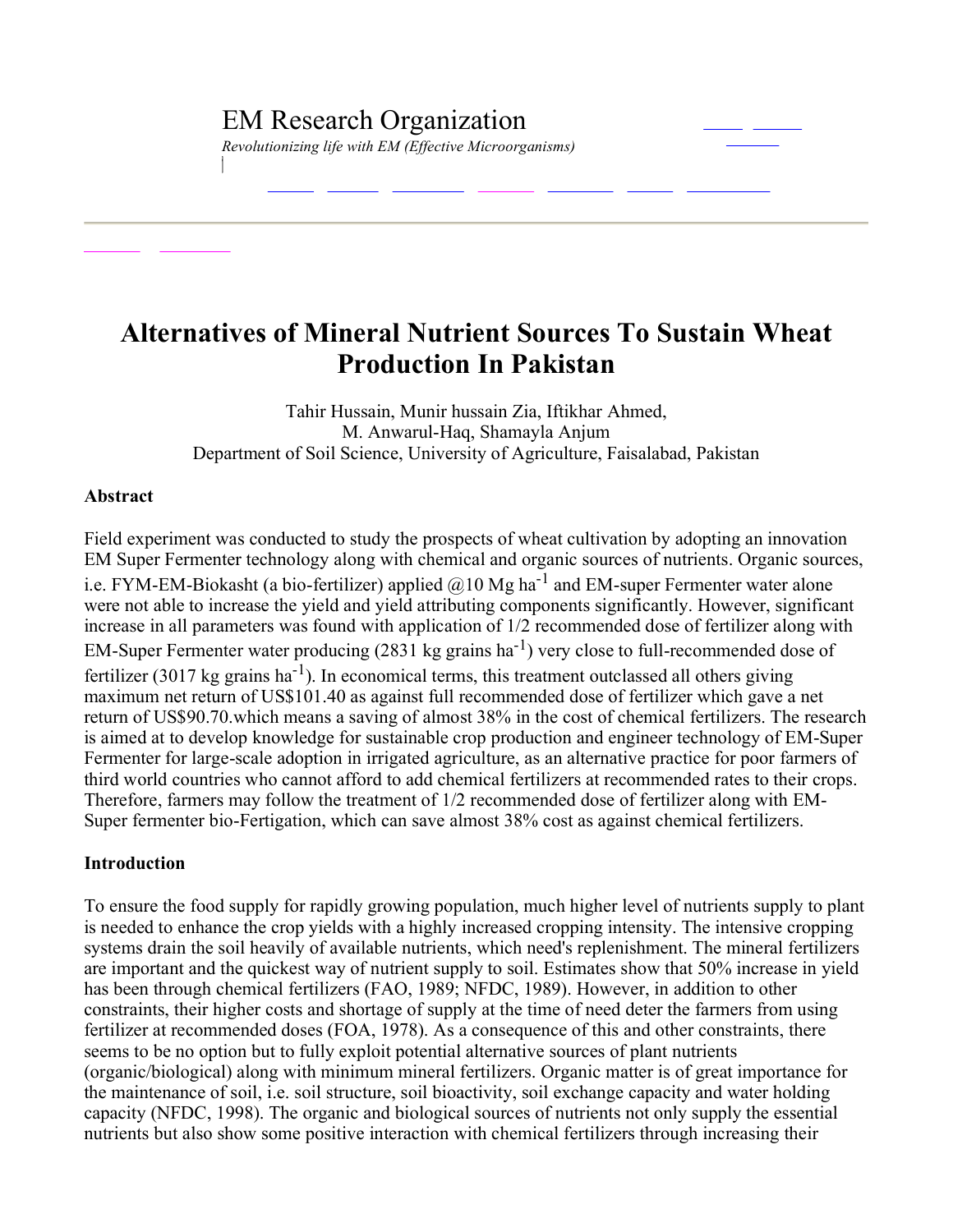efficiency and thereby reducing the environmental hazards (Ahmad et al., 1996).

Organic materials have been used for increasing crop production but pure organic farming can also neither meet the increasing demand for nutrient supply, nor huge quantities of organic materials are available for more food and fiber. Another way of supplying nutrients to soil system is through biological inocula but it also need large amount of organic matter and moreover, it alone can not favor the plant nutrient supply to soil ecosystem (Hussain et al., 1991). Consequently, an alternate system of nutrient supply can replace the existing one through the integration of Effective Microorganisms (EM) inoculum along with organic/inorganic materials. EM is a mixed culture of beneficial microorganisms such as photosynthetic bacteria (Rhodopseudomonas sp) lactic acid bacteria (lactobacillus sp.), yeast (saccharomyces sp.) and fermenting fungi (Higa and Wididana, 1991; Higa and Parr, 1994). Hussain et al. (1999), Higa and Parr (1994), Sangakkara et al. (1995) reported an increased crop yield by enriching soil fertility through use of EM. The use of EM culture with organic amendments also improves physical properties of the soil (Karim et al., 1992).

Since most farmers in under development countries are poor and can not afford to add chemical fertilizers at recommended rates to their crops, therefore to proper management of natural nutrient supply, natural flows and cycles and to develop production system that utilizes the integrated use of mineral,organic and biological means of plant nutrients for economical and sustainable crop production, idea of EM-Super Fermenter was innovated.

# **What** is **EM-Super Fermenter**

It is an added innovation in the field of agriculture to farmers for an efficient nutrient supply through bio-fertigation of organic materials fermented with EM-inoculum. EM-Super Fermenter is cemented structure with dimensions of 6 m length, 3 m width and 1.5 m depth (from the top of water channel for an area of 6 ha) having tow openings (inlet and outlet of water) and it should be constructed near/along the main water channel. The organic waste (FYM, SFC, PM etc.) are added to a depth of approximately 1 m of the Fermenter and filled with water. The Extended EM is then sufficiently mixed for proper decomposition of organic waste. In case of EM-Super Fermenter water irrigation, one half of the irrigation water is passed through Fermenter in which extended EM (one part Basic EM + 1 part molasses + 20 parts water on volume basis and allowing to multiply for 3 days after mixing) is applied at least 5 days before every irrigation for fermentation of organic waste (Higa and Kinjo, 1991).

## **Materials and Methods**

A field experiment was carried-out in the research area of the Soil Science Department, University of Agriculture, Faisalabad, Pakistan to study the prospects of wheat cultivation with alternative sources of plant nutrients. The soil used was Sandy clay loam having  $pH_s$  7.67, ECe 0.85 dSm<sup>-1</sup>, total N 0.036%,

available phosphorus 6.69 mg  $kg^{-1}$  and available potassium 62.7 mg  $kg^{-1}$ . Before start of experiment, field was exhausted by growing sorghum crop to get the uniform fertility status. Wheat variety Inqalab 91 was grown with 30-cm line-to-line spacing. The experiment was laid-out by following the RCBD with three replications and plot size of 6 m x 3 m. The experiment involved the following treatments:

- T1 Control (without any addition)
- T2  $FYM@10 Mg ha^{-1}$
- T3 EM-biokasht (Bbiofertilizer)  $@10$  Mg ha<sup>-1</sup>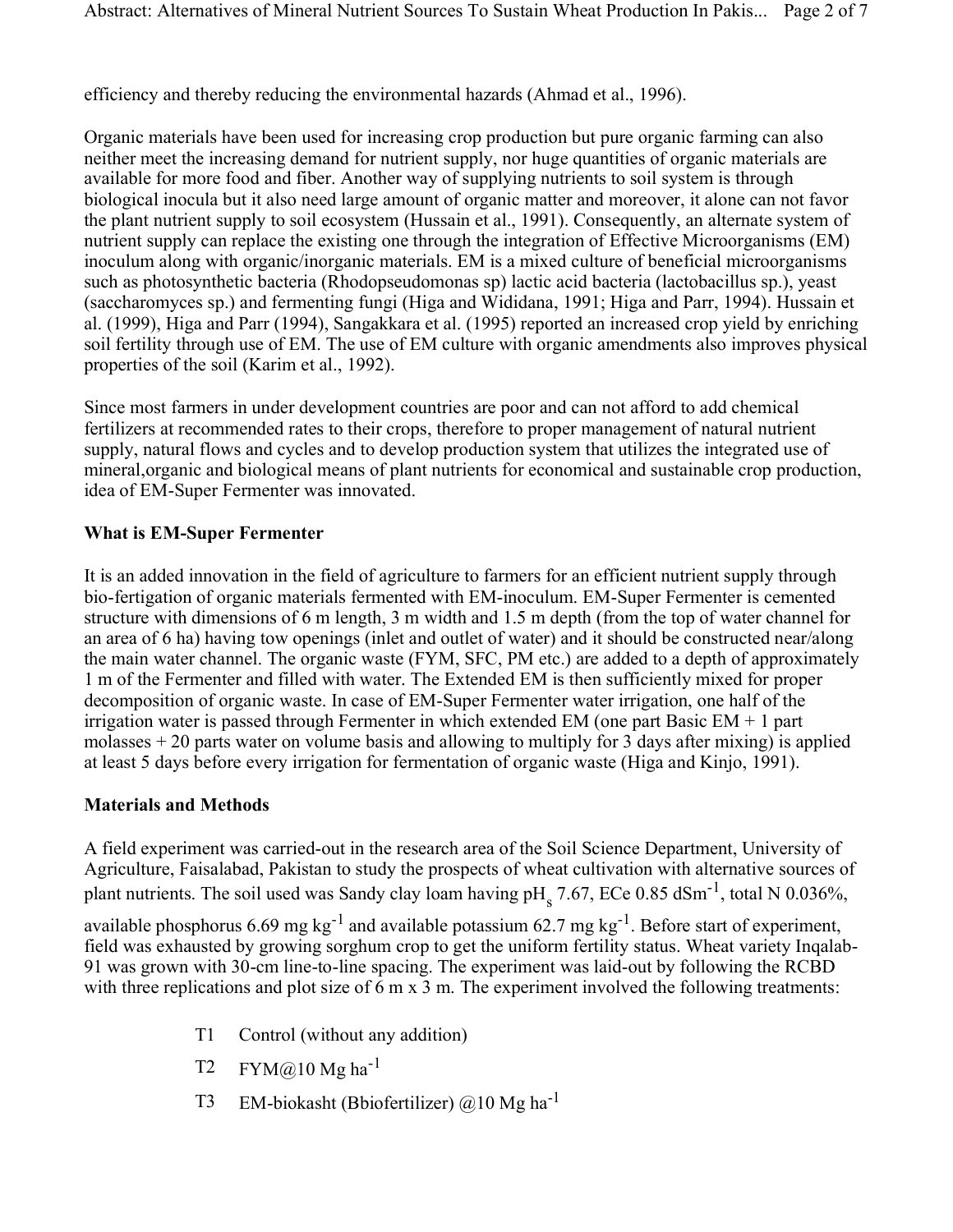- T4 Fermenter water only (Boi-fertigation)
- $T5$  One-half of Recommended fertilizer + EM-fermenter Bio-fertigation
- T6 Recommended N:  $P_2O_5$ : K<sub>2</sub>O fertilizers@136:111:62 kg ha<sup>-1</sup>

Mineral fertilizers Urea, DAP and MOP were used as sources of N,  $P_2O_5$  and  $K_2O$  respectively. Half N and full dose of P<sub>2</sub>O<sub>5</sub> and K<sub>2</sub>O was applied at sowing. The remaining half of N was applied in tow

splits, i.e. with first and second irrigation. Organic materials, i.e. FYM and EM-Biokasht@10 Mg ha<sup>-1</sup> were incorporated four weeks before sowing to respective plots. Fermenter water was applied with soaking and subsequent irrigation to respective plots. The quantity and interval of cultural practices, plant protection measures and irrigation was same for all the trewereatments and was made as and when needed up to the harvest of crop. The growth and yield data were recorded for the following parameters:

- 1: Plant height at maturity (cm)
- 2: Number of tillers  $(m^{-2})$
- 3: Grain yield  $(\text{kg ha}^{-1})$
- 4: One-thousand grain weight (g)
- 5: Straw yield  $(\text{kg ha}^{-1})$

Soil samples were taken from each plot at depth of 0 - 20 cm before sowing to determine the fertility status of the soil. Growth and yield regarding all the physical parameters was recorded and then analyzed statistically according to standard statistical procedures described by Steel and Torrie (1980). The treatment means were compared by Duncun's Multiple Range Test at 5% probability level (Duncun, 1961). The cost on N,  $P_2O_5$ ,  $K_2O$  and EM application and value of biological yield were used for economical analysis (CIMMYT, 1988) using the formulae:

Net return  $=$  Value of increase yield obtained-Cost on mineral/organic/biological nutrient sources

VCR = Value of increase yield obtained

Cost on mineral/organic/biological nutrient sources

#### **Results and Discussion**

a). Yield and Yield Components

Data concerning plant height, number of tillers, 1000-grain weight, straw yield and grain yield of wheat are presented in Table 1. Perusal of data indicated an increase in yield and yield attributing components of wheat under all treatments as compared to control. However, in statistical terms effects of FYM, Biokasht a bio-fertilizer and Fermenter were at par and similar to control as non-significant improvement in plant height, number of tillers, straw yield and grain yield were recorded except in case of 1000-grain weight. Significant increase in all parameters was observed with application of 1/2 recommended dose of fertilizers along with Fermenter water and full dose recommended fertilizers. Effect of both these treatments was alike except in case of straw yield. Maximum straw yield (4824 kg/ha) and grain yield (3017 kg/ha) was produced with recommended dose of chemical fertilizers and followed by 1/2 chemical fertilizer + Fermenter water while the minimum yield (2803 kg straw/ha and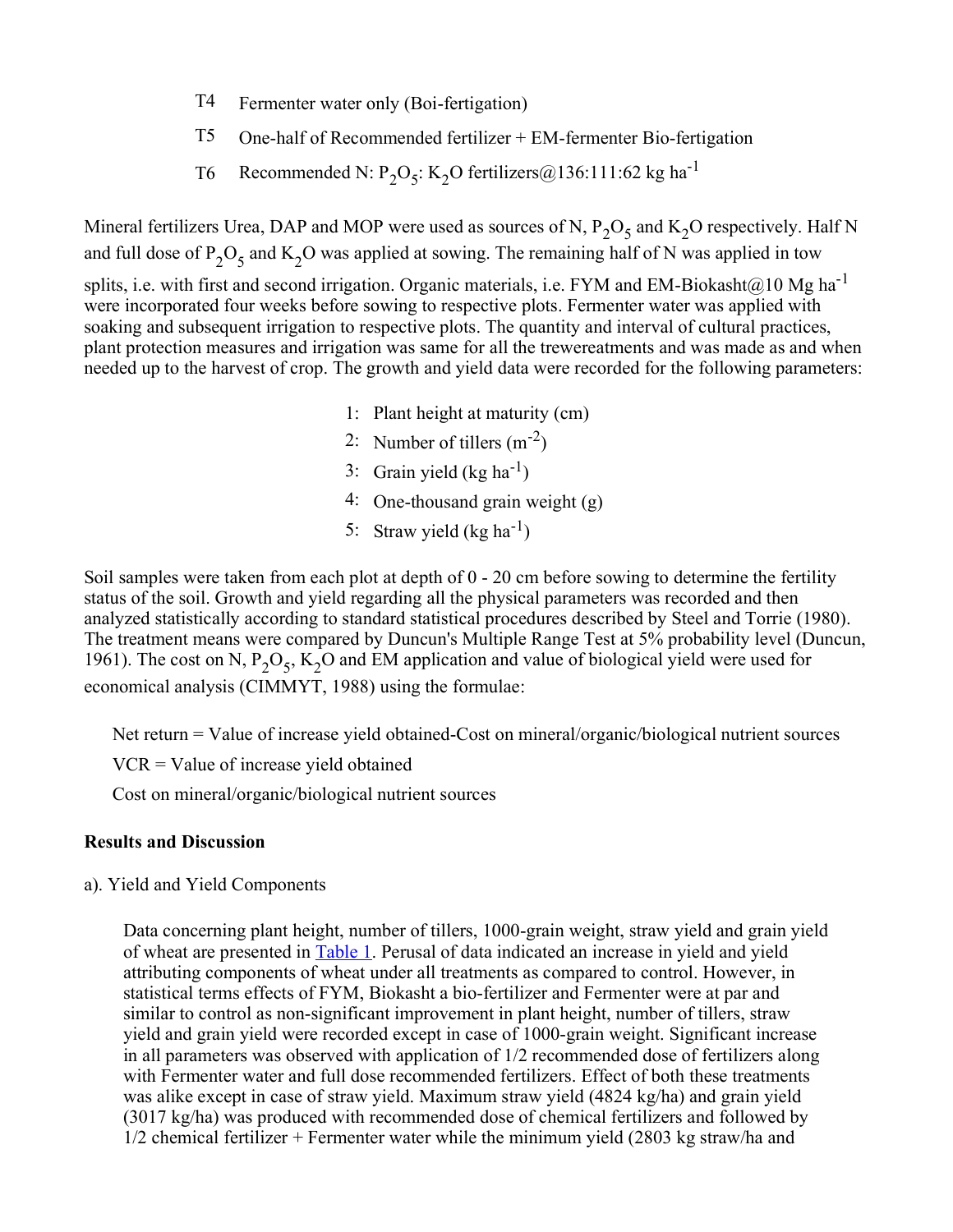1607 kg grain/ha) was recorded under control. Poor performance of FYM, Biokasht and Fermenter water might be due to poor nutrient status of these organic sources, not matching the nutrient demand of the crop to exploit its full yield potential (Ibrahim, 1992). However, wonderful performance of EM-Super fermenter water was observed along with half recommended fertilizer as the results are quite similar to full-recommended dose of fertilizers (Figure 1). This favorable effect as explained by Parr and Hornic (1995) might be due to the reason that organic materials inoculated with EM are degraded through the fermentation process (slow decomposition) and thus reduce the nutrient and energy losses from organic materials caused by naturally occurring oxidative process-quick decomposition (Higa and Kinjo, 1991).

## b). Economic Analysis

Economic analysis of yield data presented in Table 2 showed that highest rate of return (5.1) VCR) was obtained with fermenter water alone, however, corresponding net return (US \$ 23.36) and grain yield (1867 kg/ha) were not satisfactory as compared to half fertilizer  $+$  EM-Super fermenter water treatment whereby maximum net return (US\$101.40) and substantial grain yield (2831 kg/ha) close to the recommended chemical fertilizer was obtained. Therefore, farmers may be advised to follow this treatment of 1/2 recommended fertilizer + EM-Super Fermenter water which can save almost 38% cost as against chemical fertilizer (Figure 2).

# **CONCLUSIONS**

Significant increase in all parameters was found with application of 1/2 recommended dose of fertilizer along with EM-Super Fermenter water producing  $(2831 \text{ kg} \text{ grains ha}^{-1})$  very close to full-recommended dose of fertilizer (3017 kg grains ha<sup>-1</sup>). In economical terms, this treatment outclassed all others giving maximum net return of US\$101.40 as against full recommended dose of fertilizer which gave a net return of US\$90.70. Therefore, farmers may be advised to follow this treatment of 1/2 recommended dose of fertilizer along with EM-Super Fermenter water, which can save almost 38% cost as against chemical fertilizer.

# **REFERENCES**

Ahmed, 1. 1999. Effect of biofertigation along with mineral and organic nutrient sources to improve the soil quality and cotton production. M.Sc. (Hons) Thesis, Department of Soil Science, University of Agriculture, Faisalabad, Pakistan.

Ahmad, N., M . Rashid and A.G. Vaes.1996. Fertilizer and their use in Pakistan. NFDC Pub. No.4/96. Planning Commission, NFDC, Islamabad, Pakistan. p. 172-175.

CIMMYT, 1988. An Economic Training Manual: From Agronomic Data to Farmer Recommendations. Mexico, pp: 1-25.

Duncan, D.B. 1961. Multiple Range and Multiple F-Tests. Biometrics 11:1-42.

FAO, 1978. Soil Bulletin No.36. Organic Recycling in Asia., FAO, Rome. p. iv.

FAO, 1989. Fertilizer and Food production, FAO Fertilizer Programe 1961-1986, Rome.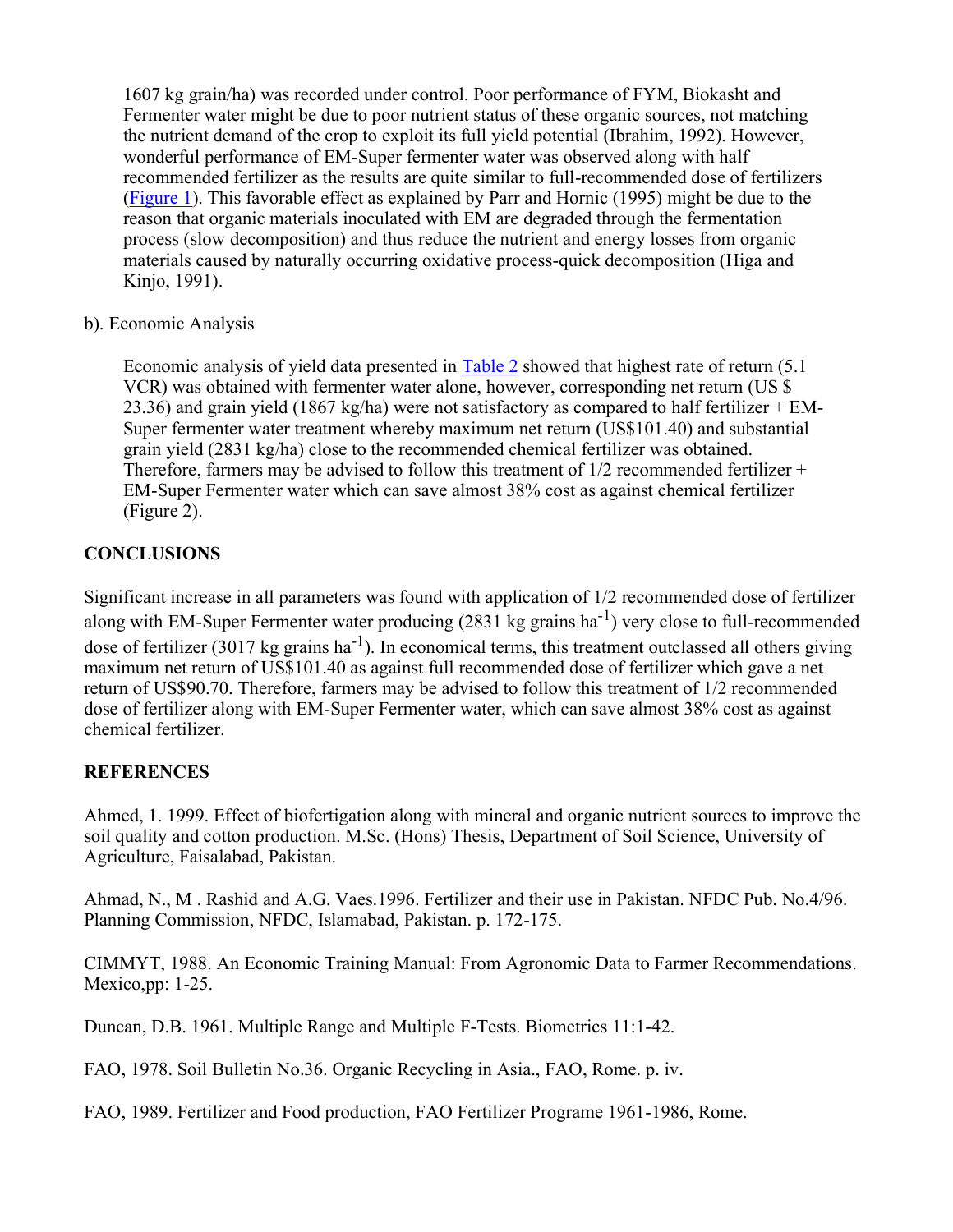Higa, T. and G.N.Wididana. 1991. Concept and theories of Effective Microorganisms. In J.F. Parr, S.B.Hornic, and C.E. Whitman (eds). Proceedings of the First International Conference on Kyusei Nature Farming. U.S.Department of Agriculture, Washington, DC.USA. p. 118-124.

Higa, T. and J.F.Parr. 1994. Beneficial and Effective Microorganisms for a sustainable Agriculture and Environment. International Nature Farming Research Center, Atami, Japan. 16 p.

Higa, T. and S.Kinjo. 1991. Effect of lactic acid fermentation bacteria on plant growth and soil humus formation. In: J.F.Parr, S.B.Hornic and C.E. Whitman (ed.) Proc. 1st. Intl. Conf. on Kysuei Nature Farming.Oct. 17-21,1989, Khan kaen, Thailand.pp. 140-147.

Hussain, T., T. Javid, J.F. Parr,G.Jilani and M.A. Haq . 1999. Rice and Wheat production in Pakistan with Effective Microorganisms. Am. J. Alt. Agri.  $14(1)$ : 30-36.

Ibrahim, M., n. Ahmed, A. Rashid and M. saeed.1992. Use of press-mud as source of phosphorus for sustainable agriculture. In. Proc. Symp. on Role of phosphorus in crop production.NFDC technical research report 12/92. P-293-301.

Karim, A.J.M.S., A.R.Chowdhry and J. Haider. 1992. Effect of manuring and effective microorganisms on physico-chemical properties of soil and yield of wheat. p. 26-41.Proc. 1st APNAN Conf. on EM technology, Inst.of Kyusei Nature farming, June, 22-25, 1992. Saraburi, Thailand.

NFDC, 1998. Integrated Plant Nutrition Systems (IPNS). NFDC technical report 3/98. Planning and Development Division. National Fertilizer Development Center, Islamabad, Pakistan. 30 pp.

NFDC, 1989. Crop response to fertilizer. N.F.D.C.Pub. 12/89. Planning and Development Division, GOP., Islamabad.

Parr, J.F. and S.B. Hornic. 1995. Transition from conventional agriculture to nature farming systems: The role of microbial inoculants and organic fertilizers. Absts.4th Int. Conf. on Kyusei Nature Farming. June, 1921, 1995, Paris, France. 25 pp.

Sangakkara, U.R., B. Marambe, A.M.U. Attanayake and E.R.Piydasa. 1995. Nutrient utilization efficiencies of selected crops grown with effective microorganisms in organic systems. p. 25. Absts. 4th Int. Conf. on Kyusei Nature Farming. June 1921, 1995, Paris, France.

Steel, R.G.D. and J.H.Torrie. 1980. Principles and Procedures of statistics. 2nd Ed., McGraw Hill Book Co. Inc., New York, USA.

| <b>Treatment</b>   | Plant height $ T $ iller m <sup>-2</sup> |                             | weight $(g)$ <sup><math>\prime</math></sup> | $(kg ha^{-1})$     | , 1000 grain Grain yield Straw yield<br>$(kg ha^{-1})$ |
|--------------------|------------------------------------------|-----------------------------|---------------------------------------------|--------------------|--------------------------------------------------------|
| Control            | $86.0 b*$                                | 288 b                       | 40.68c                                      | 1607c              | 2803 d                                                 |
| $FYM(a)Mg ha^{-1}$ | 88.0 b<br>$(2.33)$ **                    | 320 <sub>b</sub><br>(11.11) | 42.03 b<br>(3.32)                           | 1828 bc<br>(13.75) | 3078 cd<br>(9.81)                                      |

Table 1: Effect of organic and mineral sources of nutrients along with EM inoculum on growth and yield parameters of wheat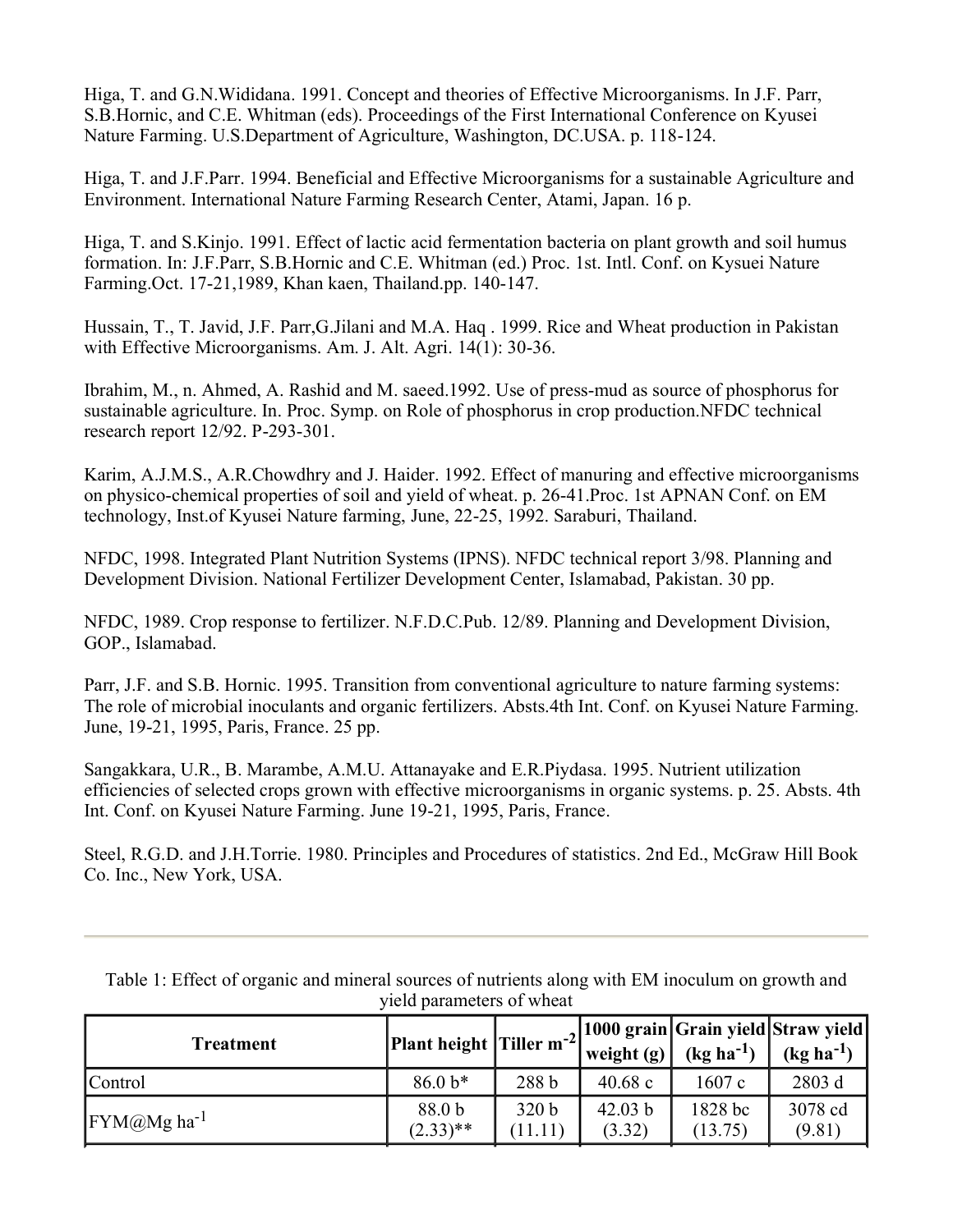| EM-Biokasht@10Mg ha <sup>-1</sup>              | 89.0 <sub>b</sub> | 325 <sub>b</sub> | 42.28 ab   | 1854 b            | 2302 c  |
|------------------------------------------------|-------------------|------------------|------------|-------------------|---------|
|                                                | (3.49)            | (12.85)          | (3.93)     | (15.37)           | (14.23) |
| <b>EM-Super Fermenter water only</b>           | 87.0 <sub>b</sub> | 295 <sub>b</sub> | 42.76a     | 1867 <sub>b</sub> | 2861 d  |
|                                                | (1.16)            | (2.43)           | (5.11)     | (16.18)           | (2.07)  |
| One half of recommended fertilizer $+$         | 99.0a             | 475 a            | 42.79a     | 2831 a            | 4188b   |
| <b>EM-super fermenter water</b>                | (15.12)           | (64.93)          | (5.19)     | (76.17)           | (49.41) |
| Recommended                                    | 99.0 a            | 514 a            | $42.21$ ab | 3017a             | 4824 a  |
| $N:P_2O_5:K_2O@136:111:62$ kg ha <sup>-1</sup> | (15.12)           | (78.47)          | (3.76)     | (87.74)           | (72.10) |

\*Means bearing the same letter in a column are statistically non-significant at 5% probability. \*\*Values in ( ) are percent increase over control.

Table 2: Comparative economic analysis of various treatment with half fertilizer plus EM super fermenter bio-fertigation

| <b>Treatment</b>                                         | Grain<br>Yield<br>$(kg ha-1)$ | <b>Straw</b><br>Yield<br>$(kg ha-1)$ | Variable<br>Cost |        | Income       |               | <b>Net Return</b>        |      |
|----------------------------------------------------------|-------------------------------|--------------------------------------|------------------|--------|--------------|---------------|--------------------------|------|
|                                                          |                               |                                      |                  | Grain  | <b>Straw</b> | <b>Total</b>  |                          | VCR* |
|                                                          |                               |                                      |                  |        |              |               |                          |      |
| Control                                                  | 1607                          | 2803                                 | -                | 175.35 | 38.20        | 213.60        | $\overline{\phantom{a}}$ |      |
| <b>FYM</b>                                               | 1828                          | 3078                                 | 9.09             | 199.40 | 42.00        | 241.40        | 18.71                    | 3.0  |
| EM-biokasht                                              | 1854                          | 3202                                 | 32.09            | 202.20 | 43.70        | 245.90        | 0.24                     | 1.0  |
| EM-super fermenter water only                            | 1867                          | 2861                                 | 5.73             | 203.60 | 39.00        | 242.70        | 23.40                    | 5.1  |
| $1/2$ fertilizer + EM-super<br>fermenter                 | 2831                          | 4188                                 | 51.04            | 308.90 | 54.10        | 366.00 101.40 |                          | 3.0  |
| Recommended<br>fertilizer@136:111:62 kg ha <sup>-1</sup> | 3017                          | 4824                                 | 90.62            | 329.10 | 65.80        | 394.90        | 90.70                    | 2.0  |

 $*$  = Value Cost Ration

| Unit cost of mineral N (Urea $$6.64$ bag <sup>-1</sup> )                                              | $=$ US\$0.29 kg <sup>-1</sup>                                      |
|-------------------------------------------------------------------------------------------------------|--------------------------------------------------------------------|
| Unit cost of mineral $P_2O_5$ (DAP = US\$10.91 bag <sup>-1</sup> ) = US\$0.47 kg <sup>-1</sup>        |                                                                    |
| Unit cost of mineral K <sub>2</sub> O (MOP = US\$5.45 bag <sup>-1</sup> ) = US\$0.18 kg <sup>-1</sup> |                                                                    |
| Unit cost of FYM applied $@10t$ ha <sup>-1</sup>                                                      | $=$ US\$0.91 ton <sup>-1</sup>                                     |
| Unit cost of Biokasht applied@10t ha <sup>-1</sup>                                                    | $=$ US\$3.21 ton <sup>-1</sup>                                     |
| Unit price of wheat grains                                                                            | $=$ US\$0.11 kg <sup>-1</sup>                                      |
| Unit price of wheat straw                                                                             | $=$ US\$0.55 per 40 kg                                             |
| Unit cost of fermenter water                                                                          | = US\$1.2 ha <sup>-1</sup> irrigation <sup>-1</sup> (3 inch depth) |